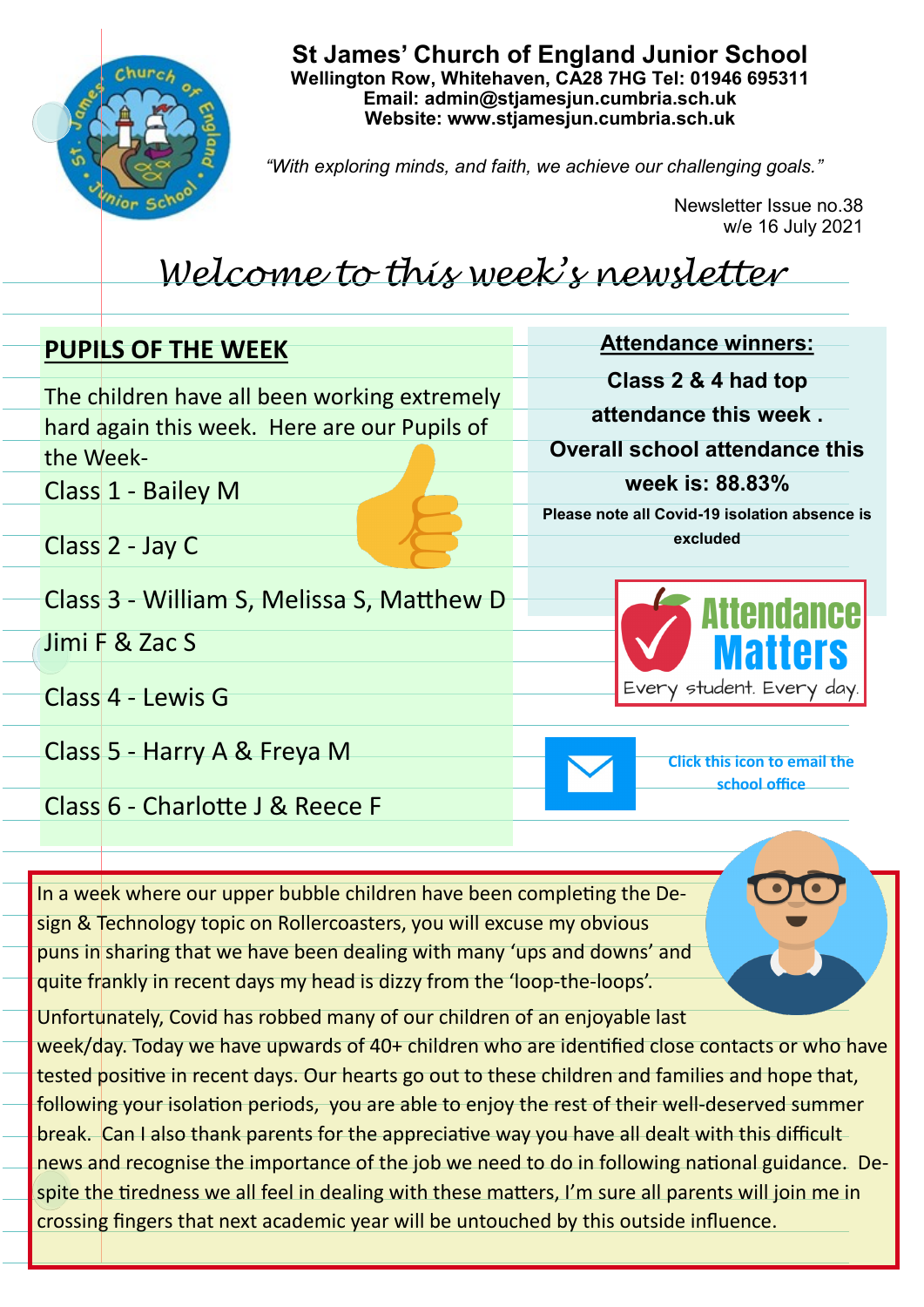

I hope that you have enjoyed reading through the reports of your child's progress this week in our end of year report. Despite the equivalent of a full term out of school, the main message I get from reading all of the reports, is that our children have been able to continue to progress in their learning and have achieved well across the curriculum. As a parent of the school myself I would like to thank the hardworking staff for supporting my child during this

difficult time. As a Headteacher, I would like to thank all the parents for their support and efforts in supporting children whilst at home and also during a difficult time as they returned to the routine of the classroom in March. Again all of our fingers are crossed for continuous time in school next academic year. Can I also thank parents for their comments on the annual parent survey sent via survey monkey this week. We fully appreciate that we have been unable to welcome you into school with 'open arms' in the way that we have done historically. However, it is encouraging to hear about the support you have felt from the school and the appreciation you shared towards our staff in trying to overcome obvious challenges in reaching out to you in a remote way.

**Year 6 Leavers –** Today we said goodbye to the majority of our Year 6 leavers—[click here to](http://www.stjamesjun.cumbria.sch.uk/work/year-6-leavers-video-2021/66767)  [watch our Leavers video.](http://www.stjamesjun.cumbria.sch.uk/work/year-6-leavers-video-2021/66767) Throughout their 4 years with us they have been a wonderful year group. They leave St James' to make their next steps in the journey of life. I am comforted in knowing that they begin their new secondary school with a solid academic foundation, a fantastic appetite for learning, and the characteristics and qualities to overcome whatever new challenges they have to face. I look forward to speaking to the Secondary Headteachers next year to find out how well they have all settled in.

Well that's all from me, thank you parents for your kindness and generosity in passing on gifts for summers, or cakes just to get us through the week. As always we are all very grateful.

It's now time to get off the rollercoaster. Enjoy your summer, keep following The St James' Way and we will see you all in September. Stay safe.

*Mr Beattie*

Useful Links -

**Cumbria County Council Reading Challenge—** Videos outlining the Summer Reading Challenge are also available on the Cumbria County Council YouTube channel:

<https://www.youtube.com/watch?v=ja5KNXymsN8>

<https://www.youtube.com/watch?v=PtGOpemWgd4>

**[Cumbria County Council Holiday Activity Programme](https://content.govdelivery.com/attachments/UKCCC/2021/06/29/file_attachments/1865801/Cumbria%20Holiday%20Activity%20Programme%20-%20BOOK%20NOW.pdf)**